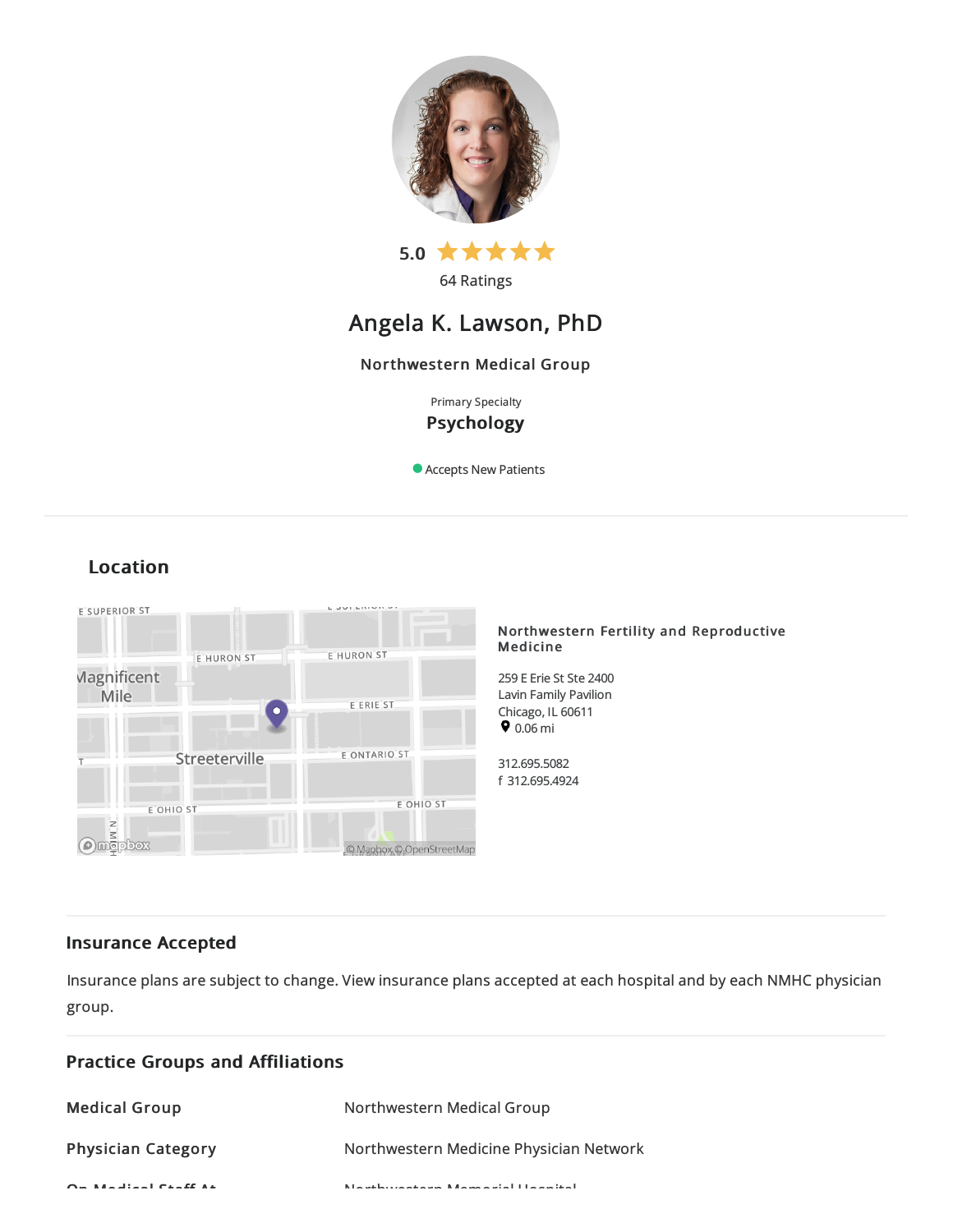## Education

Professional Education PhD, University of Illinois College of Medicineat Urbana-Champaign -2007

## Practice Focus Areas

Anxiety Disorders Coping with Cancer Perinatal Mood Disorders Post-Traumatic Disorders Psychotherapy Women's Mental Health Women's Reproductive Issues

### Ratings & Reviews

At Northwestern Medicine, our patient's feedback is important to us. While different care providers have their own unique strengths, we strive to be as transparent as possible with our quality of care. Read more

#### Care Provider Ratings

## Overall rating



#### Reviews From Patients 37 Reviews

#### AUGUST 312021

She is very informative on IVF process and how to think about it in a thoughtful way.

#### AUGUST 102021

Shes excellent. Helpful, empathetic, understands the process (and explains it well) and listens. I feel better after every session.

#### AUGUST 102021

Dr. Lawson is the best there is.

#### JULY 192021

She is SO nice, thorough and open. Angela Lawson is such a help during this stressful time.

#### JULY 172021

Dr. Lawson does an extremely good job at being attentive to the patients needs emotionally and takes her time to go through the process in a way that helps patients feel more comfortable and more at ease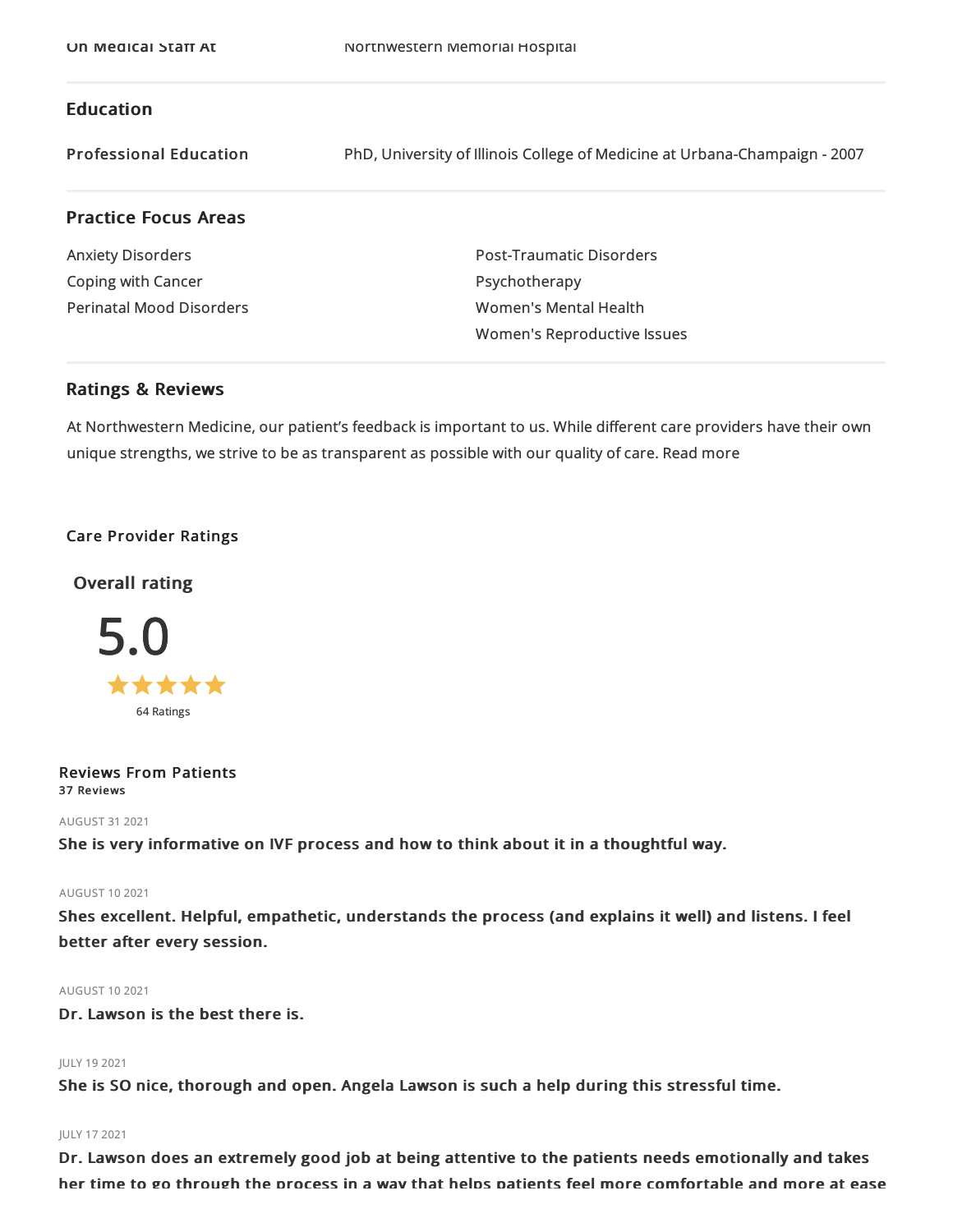her time to go through the process in a way that helps patients feel more comfortable and more at ease about their infertility journey.

#### JULY 152021

Dr Lawson goes above and beyond for her patients, including adding a session on when needed outside of her template if there is an unavoidable gap in care otherwise. Her expertise as a research scientist, combined with her role as a psychologist enables her to provide very clear and objective data for her patients when making really critical life decisions. She has helped me look at life more objectively and with healthier decision making tools. Dr Lawson is one of a kind.

#### JULY 122021

Dr. Lawson is very kind, friendly, and professional.

JULY 12021

So easy to talk to!

#### JUNE 29 2021

She was incredible. She listened to our concerns and was so thoughtful. I loved how she provided us the stats and an insight of what the IUI process will entail. She also told us we can contact her at any time with concerns.

#### JUNE 102021

Very nice and understanding

#### JUNE 72021

Very knowledgeable and compassionate as well as professional.

#### JUNE 72021

Angela was fantastic. She was understanding, comforting, informative, and funny. She was exactly what I needed at this point in time.

#### MAY 26 2021

Incredibly professional, a true master clinician and empathetic.

#### MAY 192021

Appreciated the additional information provided in the meeting and the space to discuss concerns.

#### MAY 102021

She was super sweet and concerned about my needs. She also wanted to make sure I have the tools I need for success.

#### MAY 62021

#### Super kind and relatable

#### MAY 52021

Amazing, feel great about the care I am receiving. She is extremely knowledgeable and personable.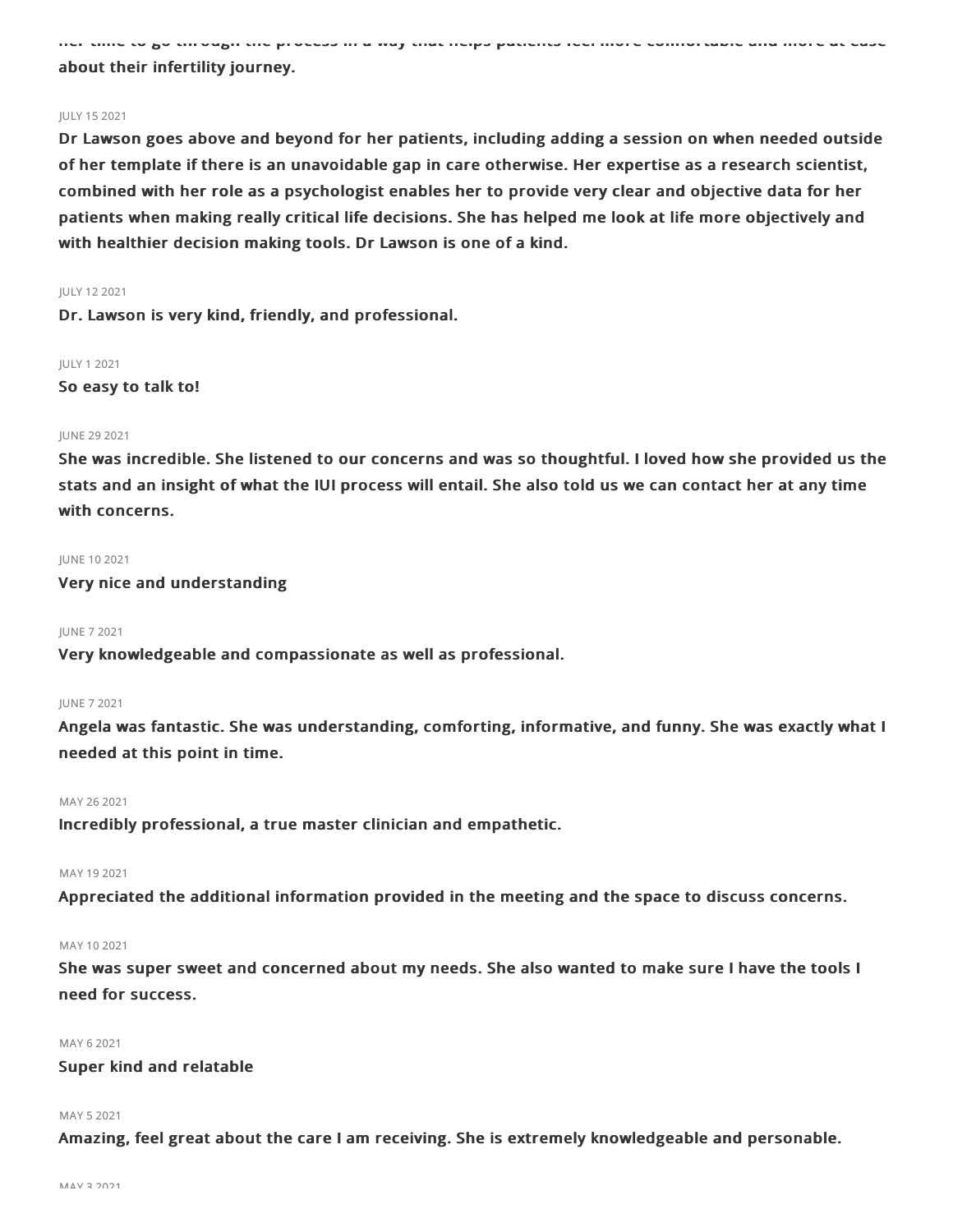$\|V\|f\| + \bigcup_{i=1}^n \bigcup_{i=1}^n \bigcup_{i=1}^n \bigcup_{i=1}^n \bigcup_{i=1}^n \bigcup_{i=1}^n \bigcup_{i=1}^n \bigcup_{i=1}^n \bigcup_{i=1}^n \bigcup_{i=1}^n \bigcup_{i=1}^n \bigcup_{i=1}^n \bigcup_{i=1}^n \bigcup_{i=1}^n \bigcup_{i=1}^n \bigcup_{i=1}^n \bigcup_{i=1}^n \bigcup_{i=1}^n \bigcup_{i=1}^n \bigcup_{i=1}^n \bigcup_{i=1}^n \$ 

Dr. Lawson was easy to talk to and brought up thought provoking questions.

#### APRIL292021

In every appointment and conversation Ive had with her she has always been very kind, caring and has helped me so much past few weeks. I really appreciate having her help through this process.

#### APRIL72021

Kind, professional, supportive

#### APRIL 1 2021

deep level of empathy for pre-term specific loss and excellent use of language to describe, encourage, and pave a way forward

#### MARCH 222021

She is so kind and easy to talk to. Really enjoined our time with her.

#### MARCH 192021

Angela is great and nice!

#### MARCH 42021

Very nice and caring, with realistic explanations

#### MARCH 12021

Dr. Lawson provided helpful information and shared her expertise and experience with warmth. Dr. Lawson made a comment giving us a secure feeling -- She would be available for another 18 years if we would need any help along the way if we go for it. We appreciated the meeting. Thank you.

#### FEBRUARY 152021

Dr. Lawson was very approachable and knowledgeable. She really understood my challenges.

#### FEBRUARY 11 2021

Dr. Lawson was incredibly helpful and empathetic. Could not have been better.

#### FEBRUARY 8 2021

She is friendly, informative, and a good listener. She understands the many different sides to this process which is helpful.

#### FEBRUARY 12021

Very responsive, professional but at the same time cares about the patient emotional side. Helped me with lot of relevant information about my specific case

#### JANUARY 20 2021

Dr Lawson is wonderful - she is very calming and reassuring. She gives great advice. I feel more confident in my decisions after speaking to her.

#### JANUARY 182021

She is knowledgeable and approachable